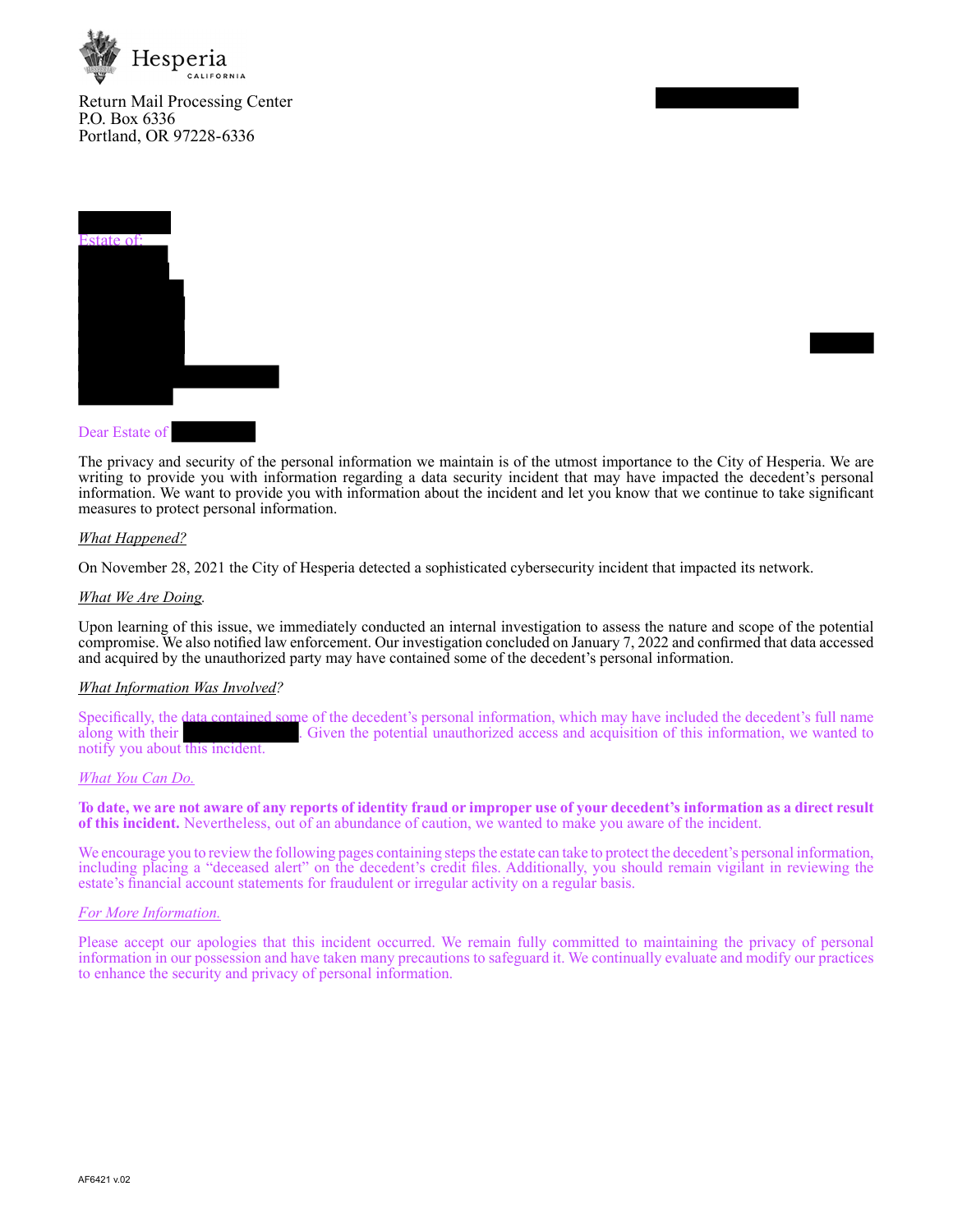Sincerely,



City of Hesperia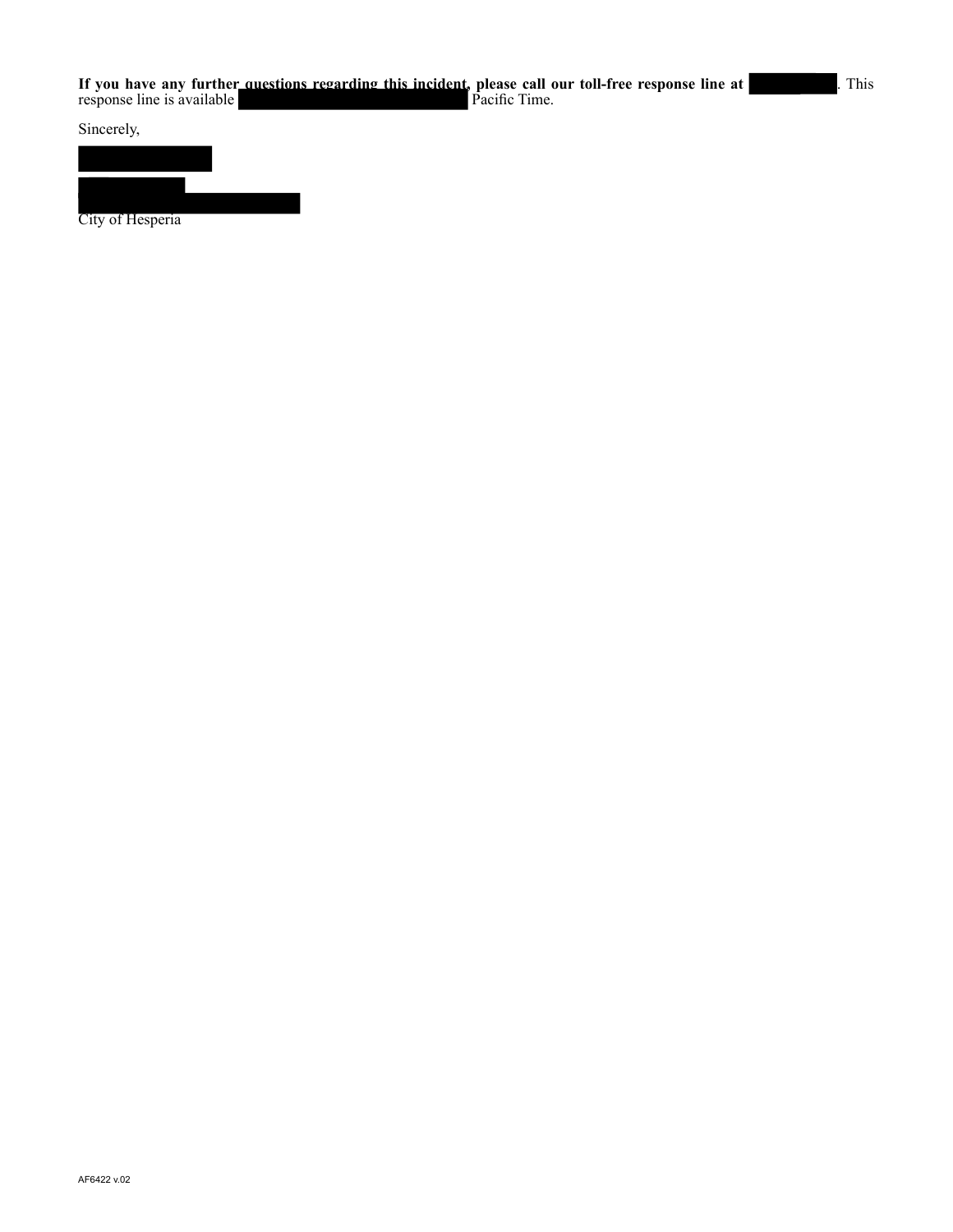# **– OTHER IMPORTANT INFORMATION –**

# **1. Protecting Deceased Individuals**

## **1. Notification of Death**

The following steps are recommended for all deaths, regardless of age. It is best to notify all entities by telephone but such notifications **must** be followed-up in writing. Mail all correspondence certified, return receipt requested. Keep photocopies of all correspondence, including letters that you send.

- 1) Obtain at least 12 copies of the official death certificate when it becomes available. In some cases you will be able to use a photocopy, but some businesses will request an original death certificate. Since many death records are public, a business may require more than just a death certificate as proof.
- 2) Immediately contact the credit reporting agencies (CRAs) in writing and request a "deceased" alert be placed on their credit report. You should also request a copy of the credit report.
- 3) Contact all credit issuers, collection agencies, the CRAs and any other financial institutions that need to know of the death using the required procedures for each one. Include the following information on all letters:
	- Name and SSN of deceased
	- Last known address
	- Last 5 years of addresses
	- Date of birth
	- Date of death
	- To speed up processing, include all requested documentation specific to that agency in the first letter.
	- Send all mail certified, return receipt requested.
	- Keep copies of all correspondence, noting date sent and any response(s) you receive.
	- Contact each of the CRAs. Request a copy of the decedent's credit report. A review of each report will let you know of any active credit accounts that still need to be closed, or any pending collection notices. Be sure to ask for all contact information on accounts currently open in the name of the deceased (credit granters, collection agencies, etc.) so that you can follow through with those entities.
	- Request that the report is flagged with the following alert: "*Deceased. Do not issue credit. If an application is made for credit, notify the following person(s) immediately: (list the next surviving relative, executor/trustee of the estate and/or local law enforcement agency- noting the relationship)*."
	- Friends, neighbors or distant relatives do not have the same rights as a spouse or executor of the estate. They are classified as a third party and a CRA may not mail out a credit report or change data on a consumer file upon their request. If you fall into this classification and are dealing with a very unique situation, you may write to the CRA and explain the situation. They are handled on a case-by case basis.

# **2. Specific Instructions from the 3 Credit Reporting Agencies**

**A. Experian**  P.O. Box 9701

Allen, TX 75013

## Ordering reports

- A spouse can obtain a credit report by simply making the request through the regular channels -mail, phone and Internet. The spouse is legally entitled to the report.
- The executor of the estate can obtain a credit report but must write Experian with a specific request, a copy of the executor paperwork and the death certificate.

## Requesting changes or voicing concerns

- A spouse or executor may change the file to show the person as deceased via written request. A copy of the death certificate and in the case of the executor, the executor's paperwork must be included with the request.
- • After any changes, Experian will send an updated credit report to the spouse or executor for confirmation that a deceased statement has been added to the credit report. This is important as executors and spouse can request other types of "changes" that we may not be able to honor.
- If ID Theft is a stated concern, Experian will add a security alert after the file has been changed to reflect the person as deceased.
- If there are additional concerns, Experian will add a general statement to the file at the direction of the spouse/executor. The spouse/executor must state specifically what they want the general statement to say, such as "Do not issue credit."

## **B. Equifax**

P.O. Box 105139 Atlanta, GA 30348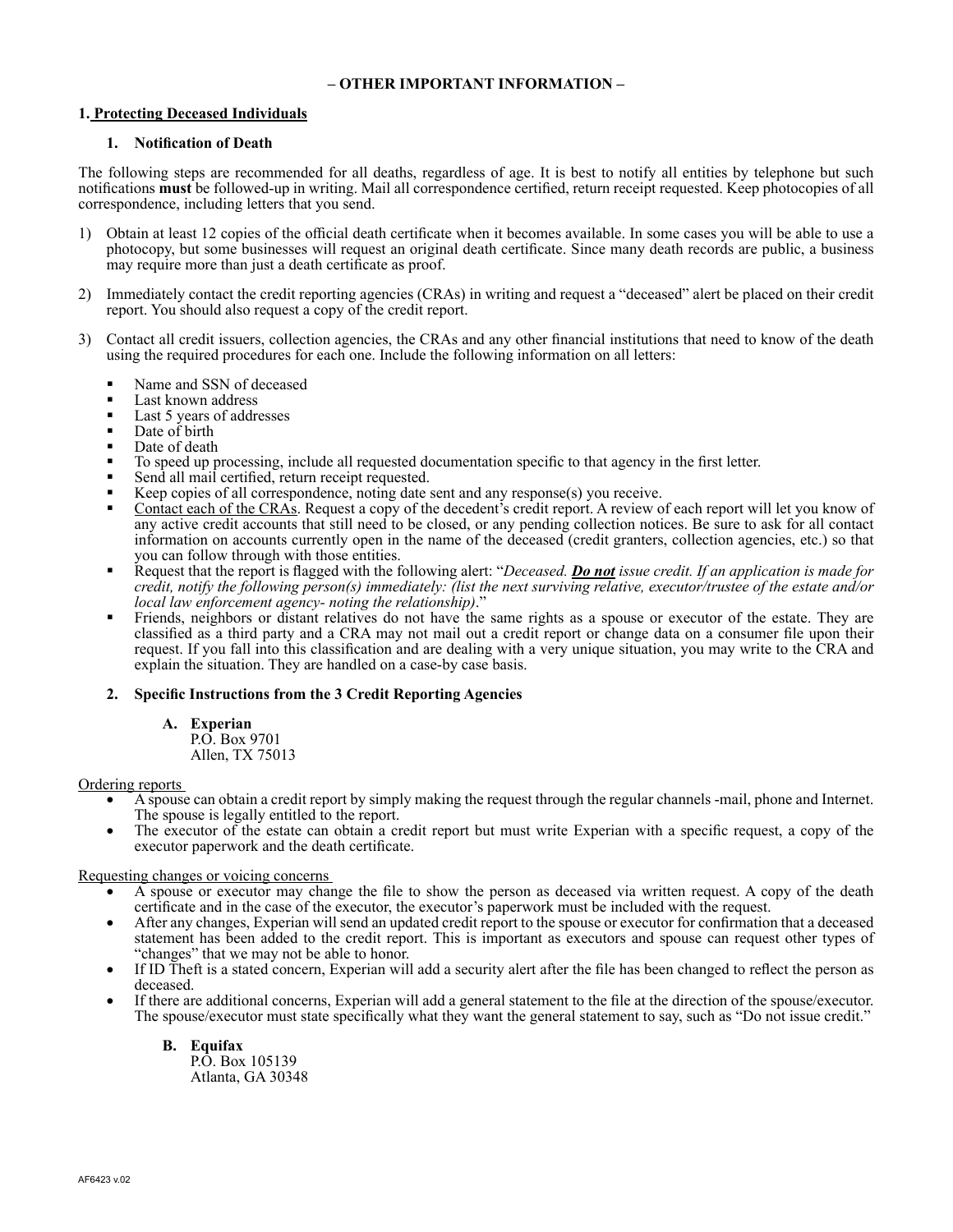## To Order a credit report

Equifax requests that the spouse, attorney or executor of the estate submit a written request to receive a copy of the deceased consumer's file. The request should include the following: A copy of a notarized document stating that the requestor is authorized to handle the deceased consumer's affairs (i.e.: Order from a Probate Court or Letter of Testamentary).

### For requests or changes

Equifax requests that a spouse, attorney or executor of the estate submit a written request if they would like to place a deceased indicator on the deceased consumer's file. The written request should include a copy of the consumer's death certificate. The request should be sent to the address listed above.

Upon receipt of the death certificate, Equifax will attempt to locate a file for the deceased consumer and place a death notice on the consumer's file. In addition, Equifax will place a seven year promotional block on the deceased consumer's file. Once Equifax's research is complete, they will send a response back to the spouse, attorney, or executor of the estate.

**C. TransUnion (TU)**  P.O. Box 2000 Chester, PA 19016

Ordering reports

- TU requires proof of a power of attorney, executor of estate, conservatorship or other legal document giving the requestor the legal right to obtain a copy of the decedent's credit file.
- If the requestor was married to the deceased and the address for which the credit file is being mailed to is contained on the decedent's credit file, then TU will mail a credit file to the surviving spouse.
- • If the deceased is a minor child of the requestor, TU will mail a credit file to the parent upon receipt of a copy of the birth certificate or death certificate naming the parent as requestor.

Requesting changes or voicing concerns

- Placing a "deceased alert" on reports: TU will accept a request to place a temporary alert on the credit file of a deceased individual from any consumer who makes such a request and identifies themselves as having a right to do so.
- The requestor's phone number is added to the temporary, three month alert. Upon receipt of a verifiable death certificate, TU will entirely suppress the decedent's credit file and so note it as a deceased consumer.
- TU will not mail out a copy of its contents without the requirements mentioned above.

If you suspect fraud, TU suggests a call to their fraud unit at 800-680-7289. It will place the temporary alert over the phone and advise the requestor of what needs to be sent to suppress the credit file and to disclose a copy of its contents. Requests can also be emailed to **fvad@transunion.com**.

## **3. Addressing Suspected Fraud**

In the event the estate suspected that the decedent's information has been misused, the estate can take the following steps:

- Request a copy of the decedent's credit report as outlined above.
- Place a "deceased alert" on the report as outlined above.
- Notify the police in the decedent's jurisdiction if you have evidence of fraud (collection notice, bills, credit report). A suspicion (especially of identity theft by a family member) is best when backed with concrete evidence.
- Notify any creditor, collection agency, credit issuer, utility company that the person is deceased and date of death. Be sure to include a copy of the death certificate. Request an immediate investigation and that they contact you with the results of the investigation. Insist on letters of clearance, which you should keep with the other estate papers.

In the event that the thief is a family member or relative, if the family is unable to decide on a course of action, it may be best to seek the advice of an attorney that specializes in estate or family law.

**North Carolina Residents:** You may obtain information about preventing identity theft from the North Carolina Attorney General's Office: Office of the Attorney General of North Carolina, Consumer Protection Division, 9001 Mail Service Center, Raleigh, NC 27699-9001, www.ncdoj.gov/, Telephone: 877-566-7226.

**Oregon Residents:** You may obtain information about preventing identity theft from the Oregon Attorney General's Office: Oregon Department of Justice, 1162 Court Street NE, Salem, OR 97301-4096, www.doj.state.or.us/, Telephone: 877-877-9392

**New Mexico Residents:** You have rights under the federal Fair Credit Reporting Act (FCRA). These include, among others, the right to know what is in your file; to dispute incomplete or inaccurate information; and to have consumer reporting agencies correct or delete inaccurate, incomplete, or unverifiable information. For more information about the FCRA, please visit www.consumer.ftc.gov/articles/pdf-0096-fair-credit-reporting-act.pdf or www.ftc.gov.

## *In Addition, New Mexico Consumers Have the Right to Obtain a Security Freeze or Submit a Declaration of Removal*

As noted above, you may obtain a security freeze on your credit report to protect your privacy and ensure that credit is not granted in your name without your knowledge. You may submit a declaration of removal to remove information placed in your credit